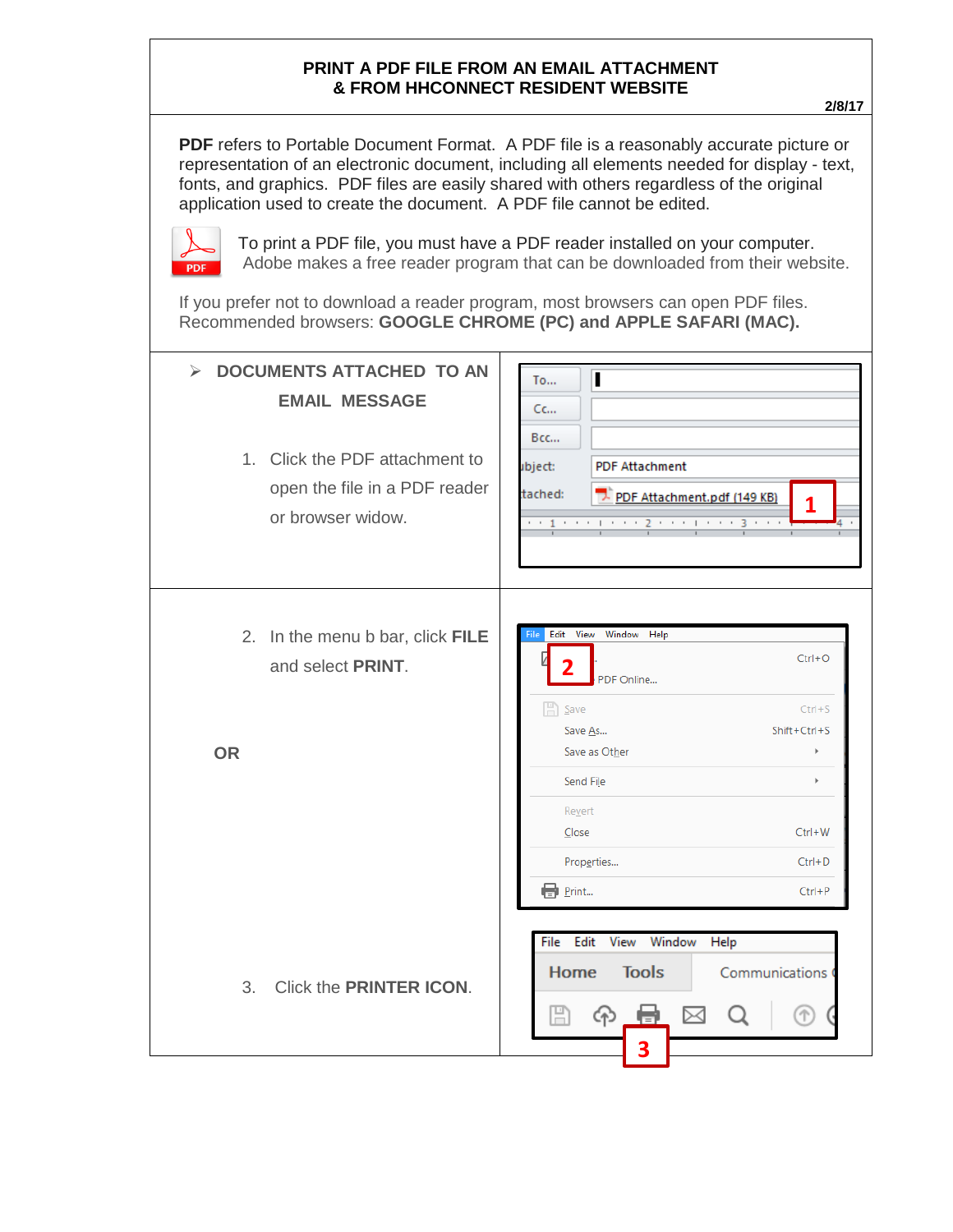## **From the Print Menu**

- 4. Select printer.
- 5. Set the print range.
- 6. Select orientation of document.
- 7. Select any other advanced options.
- 8. Print the document.

| HP Deskjet F4400 series<br>Printer:<br>Properties<br>$\frac{1}{x}$<br>Copies:<br> 1<br>4<br>Save ink/toner                                                                                                                                                                                                                                                                                                                                        | $Help$ $@$<br>Advanced<br>Print in grayscale (black and white<br>$\circled{1}$                                                                                                    |
|---------------------------------------------------------------------------------------------------------------------------------------------------------------------------------------------------------------------------------------------------------------------------------------------------------------------------------------------------------------------------------------------------------------------------------------------------|-----------------------------------------------------------------------------------------------------------------------------------------------------------------------------------|
| <b>Pages to Print</b><br>$\odot$ All<br>○ Current page<br>5<br>O Pages 1-2<br>More Options<br>Page Sizing & Handling<br>$\circ$<br><b>Booklet</b><br>Multiple<br><b>Size</b><br>Poster<br>$\odot$ Fit<br>○ Actual size<br>$\bigcirc$ Shrink oversized pages<br>100<br>C Custom Scale:<br>%<br>Choose paper source by PDF page size<br>Orientation:<br>6<br>$\bigcirc$ Auto portrait/landscape<br>◉ Portrait<br>$\bigcirc$ Landscape<br>Page Setup | <b>Comments &amp; Forms</b><br>Document and Markups<br>v<br><b>Summarize Comments</b><br>Scale: 75%<br>8.5 x 11 Inches<br>$\leq$<br>$\geq$<br>Page 1 of 2<br>8<br>Print<br>Cancel |
| <b>DOCUMENT POSTED ON HH CONNECT</b><br><b>WEBSITE</b><br>Many links on the website open PDF<br>documents that can be printed.<br>1. RIGHT CLICK on the PDF<br>document to open a print menu.<br>2. Click PRINT                                                                                                                                                                                                                                   | Hand Tool<br>Marquee Zoom<br>Rotate Clockwise<br>$Ctrl + P$<br>Print<br>Eind<br>Look Up "Ormsby"<br>Document Properties                                                           |

Show Navigation Pane Buttons